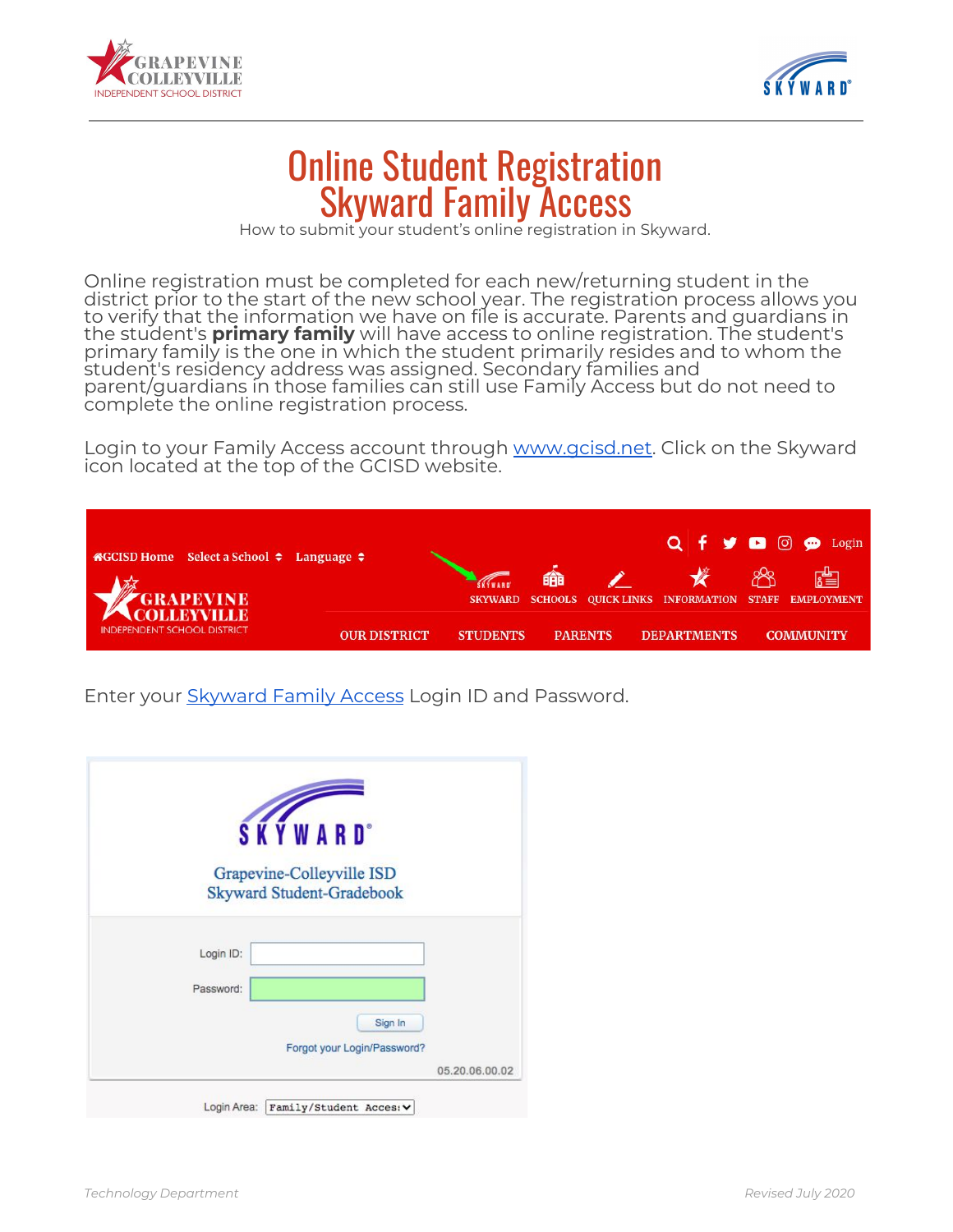



If you have forgotten your login or password, click the "Forgot your Login/Password?" link and enter the requested information.



Click on Student Online Registration or directly to your student's name in the alert box on the right.

| <b>Family Access</b>                                                                                                                                                                                                                                                                                                                                                                                                                                                                                                                                                        |         | My Account<br><b>Email History</b> | Exit     |
|-----------------------------------------------------------------------------------------------------------------------------------------------------------------------------------------------------------------------------------------------------------------------------------------------------------------------------------------------------------------------------------------------------------------------------------------------------------------------------------------------------------------------------------------------------------------------------|---------|------------------------------------|----------|
| Home<br>Student Online Registration is now open until 08/03/2020<br><b>New Student</b><br>Online<br>Student Online Registration at Colleyville Middle for the 2020-2021 school year is now<br>Enrollment<br>open, yet has not been completed for<br><b>Student Online</b><br>Go to Student Online Registration for<br>Registration<br>No messages were found.<br>Calendar<br>Attendance<br>Student Info<br>Fee<br>Management<br>Educational<br><b>Milestones</b><br>Progress/Report<br>Card & Letters<br>Skylert<br>Health Info<br><b>School Directory</b><br>Login History | ☆v<br>φ | <b>ED</b> Upcoming Events          | Calendar |

On each step, **verify the information** shown is correct. If changes are needed,<br>make them as needed. When all data has been verified and/or corrected on a step, click the **Complete step button for each step** and click Next to go to the next